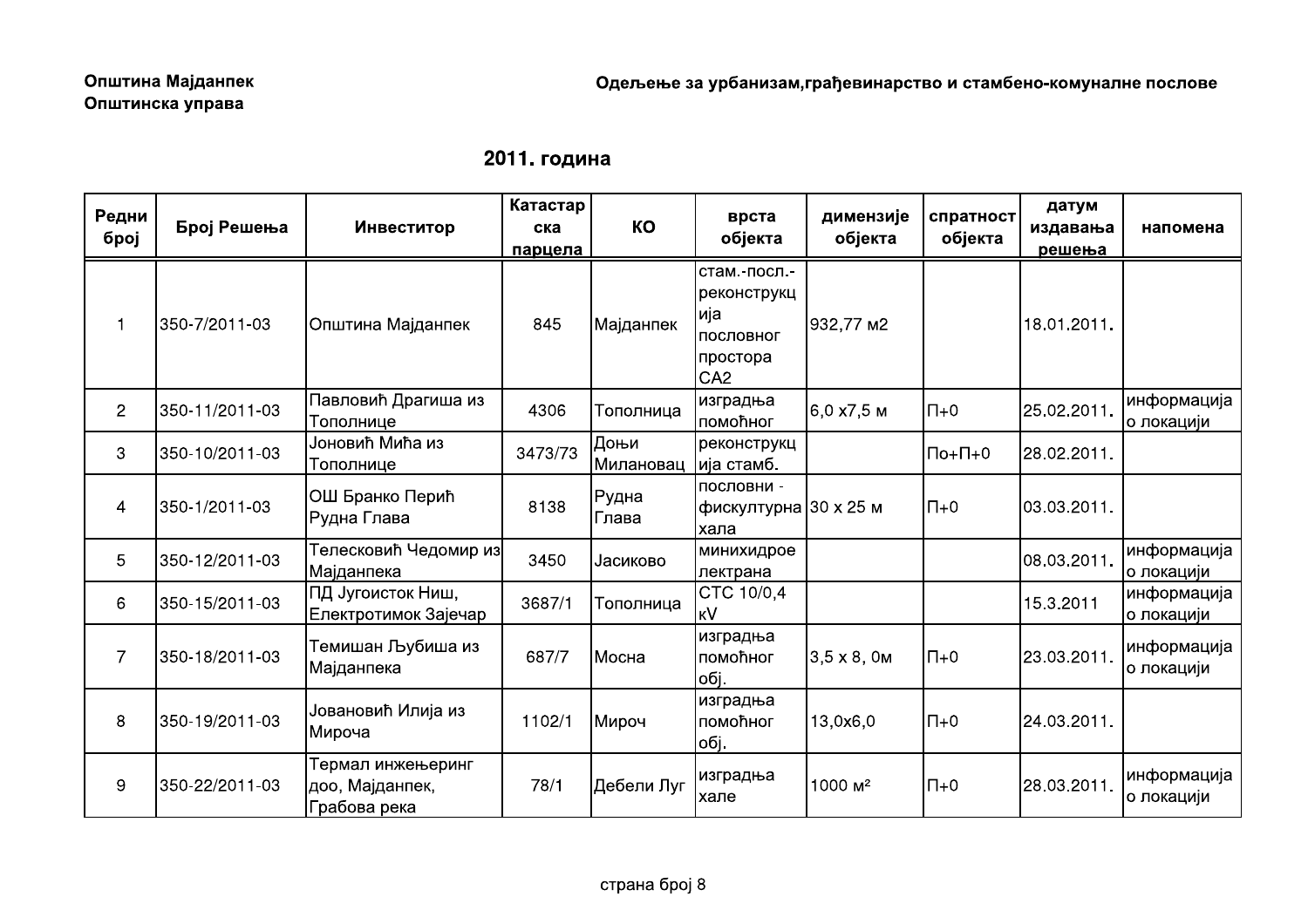| 10 | 350-23/2011-03 | ОШ Бранко Перић<br>Рудна Глава                      | 8138    | Рудна<br>Глава       | пословни -<br>хала                                                  | фискултурна  48,5 x 25,5 м   П+0 |                          | 30.03.2011. |                           |
|----|----------------|-----------------------------------------------------|---------|----------------------|---------------------------------------------------------------------|----------------------------------|--------------------------|-------------|---------------------------|
| 11 | 350-25/2011-03 | Петровић Бојана из<br>Тополнице                     | 4349    | Тополница            | доградња<br>стамбеног<br>објекта                                    | мах .52,2 м2                     | $\left  \Pi + 1 \right $ | 08.04.2011. |                           |
| 12 | 350-81/2010-03 | Брндушановић Јасмина<br>из Тополнице                | 3770    | Тополница            | доградња<br>стамбеног<br>објекта                                    |                                  | $\Pi$ +0                 | 11.04.2011. |                           |
| 13 | 350-29/2011-03 | ЈП за грађевинско<br>земљиште и путеве<br>Мајданпек | 254     | Мајданпек            | реконструкц<br>∣ија улице<br>С.Сава у<br> Мајданпеку                | 183 м                            |                          | 12.04.2011. |                           |
| 14 | 350-30/2011-03 | Павловић Роберт из<br>Тополнице                     | 3473/37 | Доњи<br>Милановац    | изградња<br>помоћног<br>објекта-<br>ограде                          |                                  |                          | 04.05.2011. | информација<br>о локацији |
| 15 | 350-3/2011-03  | Стефановић Аница из<br><b>Бора</b>                  | 3473/91 | Доњи<br>Милановац    | доградња<br>стамбеног<br>објекта                                    |                                  | Max.<br>$Cy+1+1$         | 20.05.2011. |                           |
| 16 | 350-20/2011-03 | Електротимок Зајечар                                |         | Тополница<br>и Мосна | ДВ 35 кV од<br>TC 110/35 KV<br>"Мосна" до<br>ТС 35/10 кV<br>"Мосна" | 3962,22 м                        |                          | 07.06.2011. |                           |
| 17 | 350-8/2011-03  | Телеком Београд                                     |         | Мироч и<br>Голубиње  | нн мрежа од<br><b>PEC EP 19</b><br>"Мироч"                          | 600 м                            |                          | 13.06.2011. |                           |
| 18 | 350-33/2011-03 | Милојковић Милан из<br>Голубиња                     | 3226/6  | Голубиње             | надградња<br>стамбеног<br>објекта                                   | 100 м2                           | из По+П+0<br>у По+П+Пк   | 14.06.2011. |                           |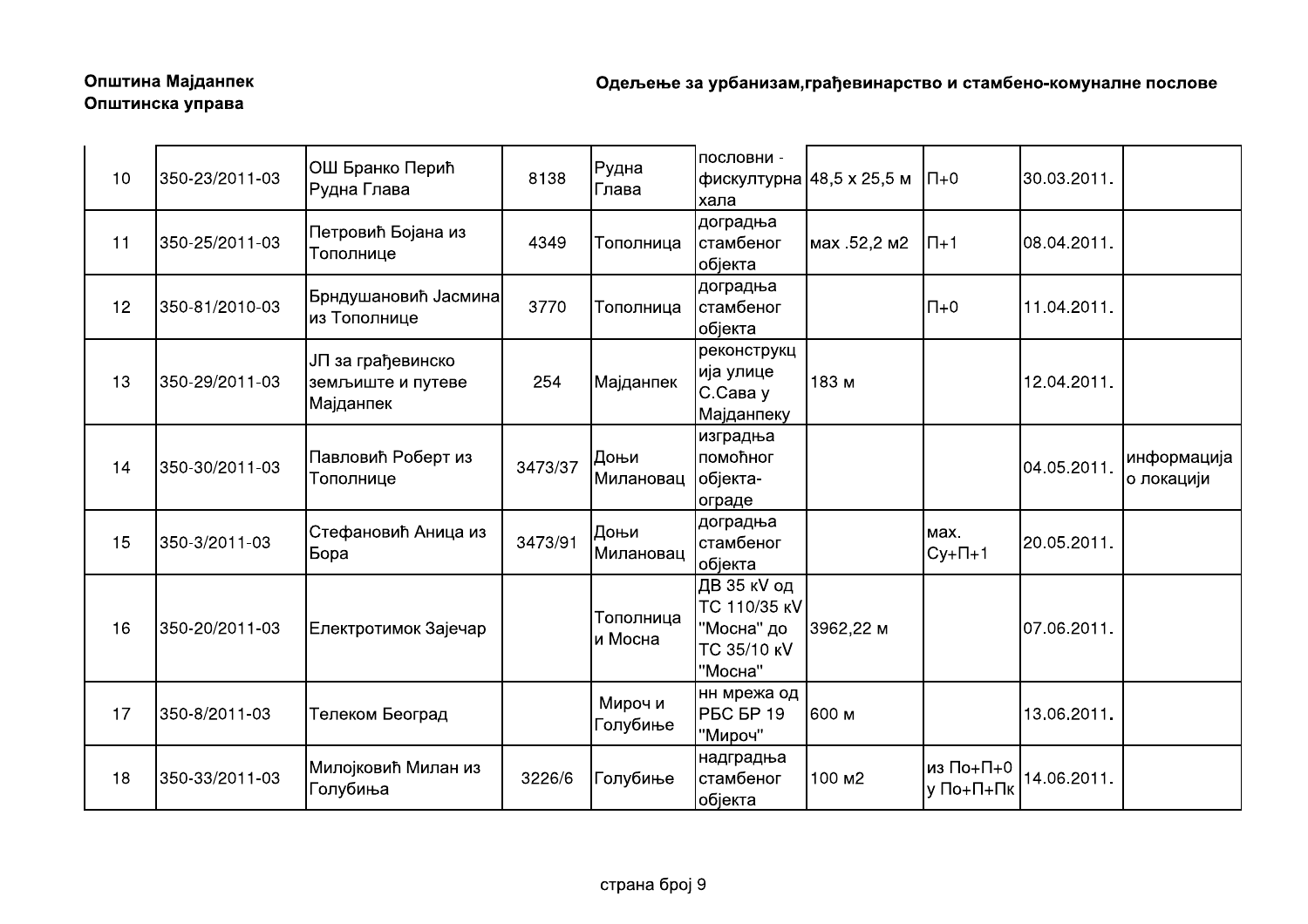| 19 | 350-35/2011-03 | Општина Мајданпек                                   | 488;1240/ | 7;490;493/ Мајданпек | изградња<br> канализације <br>у Шашкој<br>улици 2<br>фаза | 150 <sub>m1</sub>                |                            | 17.6.2011.           |  |
|----|----------------|-----------------------------------------------------|-----------|----------------------|-----------------------------------------------------------|----------------------------------|----------------------------|----------------------|--|
| 20 | 350-34/2011-03 | <b>XE Ђердап Кладово</b>                            |           | Доњи<br>Милановац    | изградња<br>дренажног<br>Ісистема                         |                                  |                            | 17.06.2011.          |  |
| 21 | 350-36/2011-03 | Трифуновић Милан из<br>Црнајке                      | 2580      | Црнајка              | доградња и<br> надградња<br>стамбеног<br>објекта          | до 11 х<br>$12,1+6,0x5,0$<br>м   | из $\Pi$ +1 у<br>К         | По+П+1+П 28.06.2011. |  |
| 22 | 350-43/2011-03 | Јовановић Симка из<br>Тополнице                     | 4285/4    | Тополница            | изградња<br>стамбеног<br>објекта                          | $8,1 \times 9,0 + 2,2$<br>х3,2 м | $\Pi$ + $\Pi$ <sub>K</sub> | 11.07.2011.          |  |
| 23 | 350-44/2011-03 | Несторовић Саша из<br>Тополнице                     | 4188      | Доњи<br>Милановац    | реконструкц<br>ија и<br>доградња<br>стамб.обј.            |                                  | $\Pi + 0$                  | 14.07.2011.          |  |
| 24 | 350-48/2011-03 | ОШ "Вук Караџић"<br>Доњи Милановац                  | 1677      | Мосна                | доградња<br>санитарног<br>чвора                           | 9,5x4,5m                         | $\Pi + 0$                  | 23.08.2011.          |  |
| 25 | 350-51/2011-03 | Траиловић Драган из<br>Мосне                        | 659/7     | Мосна                | доградња<br>стамбеног<br>објекта                          | 4x4,5<br>$+3,5x5,5$ M            | $\Pi$ + $\Pi$ <sub>K</sub> | 31.08.2011.          |  |
| 26 | 350-55/2011-03 | ЈП за грађевинско<br>земљиште и путеве<br>Мајданпек | 341/1     | Мајданпек            | изградња<br>јавне чесме                                   | 4м2                              | $\Pi + 0$                  | 02.09.2011.          |  |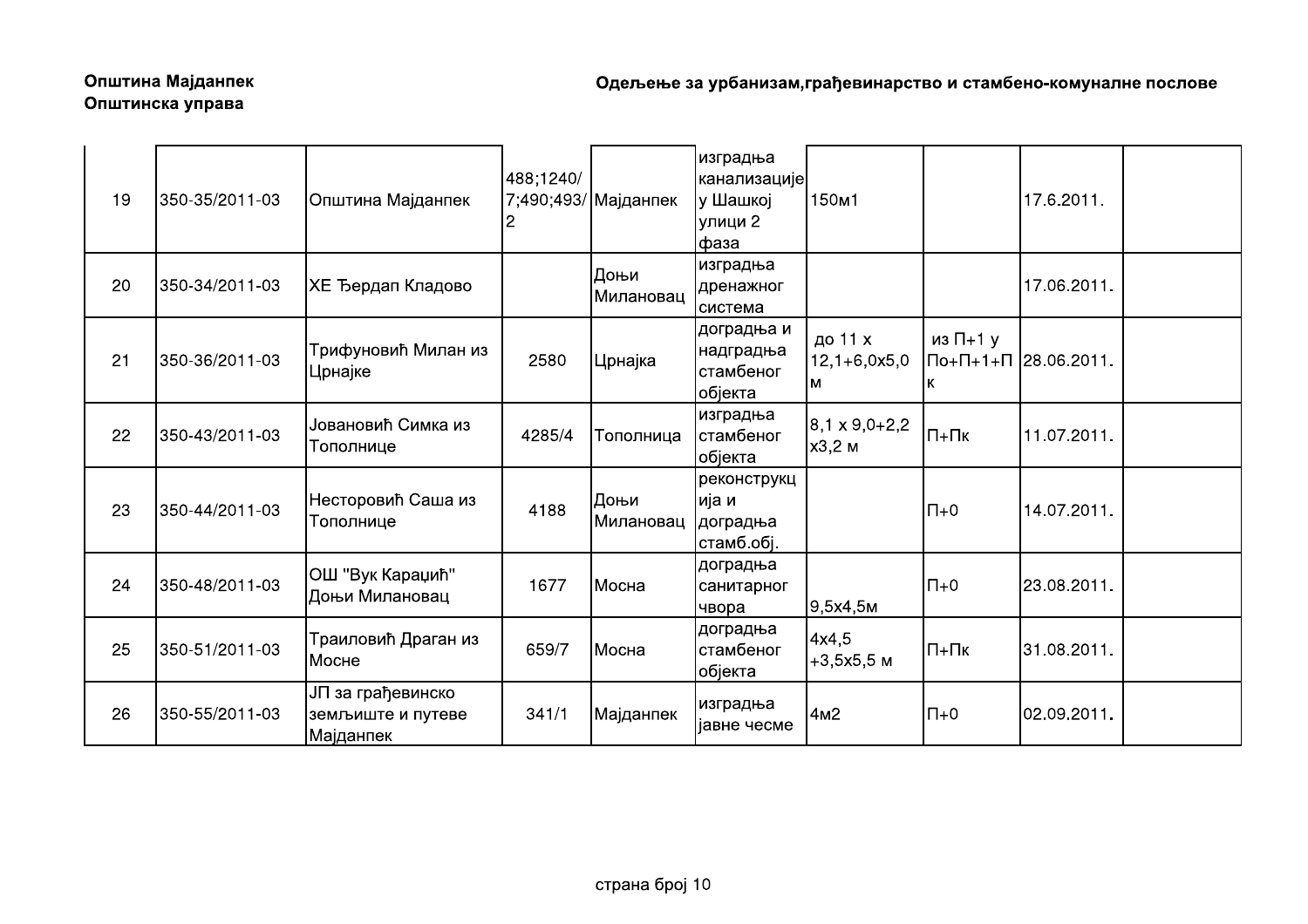| 27 | 350-60/2011-03 | Божић Александар из<br>Доњег Милановца | 3473/81                | Доњи<br>Милановац | изградња<br>помоћног<br>објекта-<br>шупе и<br>надстрешни<br>це | 8x2,5+1x10,3<br>M | $\Pi + 0$                               | 14.09.2011. | информација<br>о локацији |
|----|----------------|----------------------------------------|------------------------|-------------------|----------------------------------------------------------------|-------------------|-----------------------------------------|-------------|---------------------------|
| 28 | 350-93/2010-03 | Марковић Чеда Мосна                    | 2870                   | Мосна             | доградња<br>стамбеног<br>објекта                               |                   | $\Pi+1$                                 | 16.09.2011. |                           |
| 29 | 350-61/2011-03 | Голубовић Ивица<br>Црнајка             | 4991/2                 | Црнајка           | изградња<br>стамбеног<br>објекта                               | $8.6 \times 8M$   | $\Pi$ <sub>0+</sub> $\Pi$ <sub>+0</sub> | 27.09.2011. |                           |
| 30 | 350-49/2011-03 | Балановић Драган<br>Рудна Глава        | 8070/5                 | Рудна<br>Глава    | изградња<br>стамбеног<br>објекта                               | 8х9 м             | $\Pi$ +1+ $\Pi$ <sub>K</sub>            | 03.10.2011. |                           |
| 31 | 350-50/2011-03 | Балановић Дејан Рудна<br>Глава         | 8070/4                 | Рудна<br>Глава    | изградња<br>стамбеног<br>објекта                               | 11х9м             | $\Pi$ +1+ $\Pi$ <sub>K</sub>            | 03.10.2011. |                           |
| 32 | 350-64/2011-03 | Стевановић Саша<br>Клокочевац          | 4015                   | Клокочевац        | изградња<br>стамбеног<br>објекта                               | 8x4               | $\Pi + 0$                               | 04.10.2011. |                           |
| 33 | 350-66/2011-03 | Лупуловић Љубинко<br>Јасиково          | 2623,2624<br>/2 и 4230 | Јасиково          | изградња<br>Імоста                                             |                   |                                         | 05.10.2011. | информација<br>о локацији |
| 34 | 350-73/2011-03 | Перковић Никола Ниш                    | 511/3                  | Доњи<br>Милановац | надградња<br>стамбеног<br>објекта                              | $8,5 \times 5,90$ | $\Pi$ + $\Pi$ <sub>K</sub>              | 10.10.2011. |                           |
| 35 | 350-71/2011-03 | Точаковић Миле<br>Голубиње             | 4490/8                 | Голубиње          | изградња<br>потпорног<br>зида                                  |                   |                                         | 18.10.2011. |                           |
| 36 | 350-69/2011-03 | Николић Лепосава<br>Доњи Милановац     | 4261                   | Доњи<br>Милановац | доградња<br>стамбеног<br>објекта                               | 7 x 4 M           | $\Pi + 0$                               | 18.10.2011. |                           |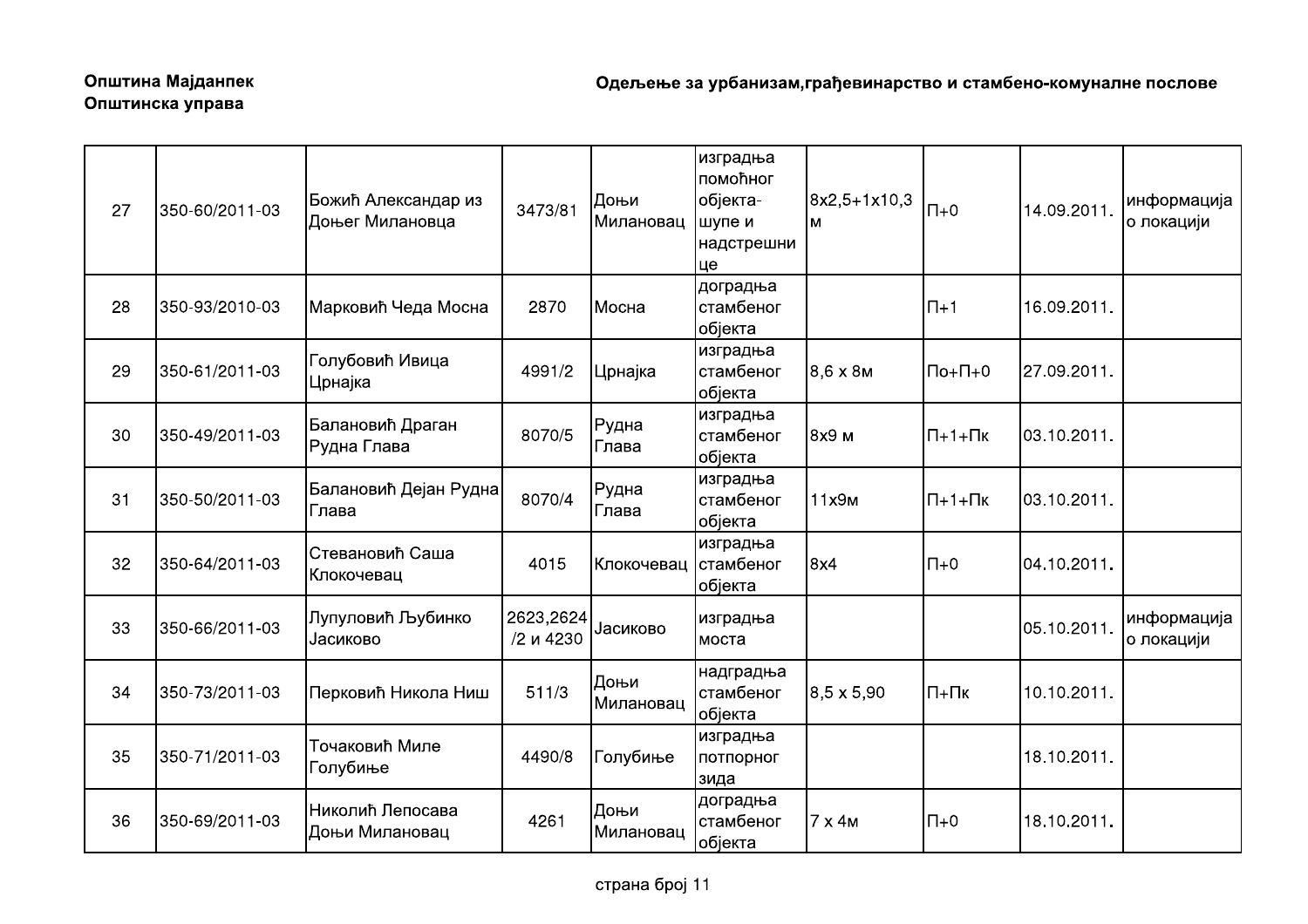| 37 | 350-73/2011-03 | РТБ, РБМ, Мајданпек                | 366,369,3<br>71/2,373,3<br>91,624/1,6<br>24/2,624/6<br>/9,620/14,<br>620/4,125<br>7/9,1257/1<br>0 | ,620/7,620 Мајданпек | проширење<br>експлоатаци<br>оног поља                                |                   |                              | 31.10.2011. | информација<br>о локацији |
|----|----------------|------------------------------------|---------------------------------------------------------------------------------------------------|----------------------|----------------------------------------------------------------------|-------------------|------------------------------|-------------|---------------------------|
| 38 | 350-79/2011-03 | PTБ , PБМ , Мајданпек              | 1257/1                                                                                            | Мајданпек            | пумпно<br>посторјење<br>lза<br>проширење<br>екс.поља                 |                   |                              | 31.10.2011. | информација<br>о локацији |
| 39 | 350-73/2011-03 | Николић Сузана<br>дебели Луг       | 420/1                                                                                             | Дебели Луг           | изградња<br>помоћног<br>објекта                                      | 8x4M              | $\Pi + 0$                    | 01.11.2011. | информација<br>о локацији |
| 40 | 350-77/2011-03 | Ивановић Саша из<br>Црнајке        | 1953/2                                                                                            | Црнајка              | реконструкц<br>ија и<br> доградња<br>стамб.обј.                      |                   | $\Pi$ +1+ $\Pi$ <sub>K</sub> | 08.11.2011. |                           |
| 41 | 350-62/2011-03 | Јоновић Драгомир из<br>Тополнице   | 4277/2                                                                                            | Тополница            | изградња<br>објекта за<br>смештај<br>грађевинске<br>механизациј<br>е | 12x6              | $\Pi + 0$                    | 15.11.2011. |                           |
| 42 | 350-78/2011-03 | Трифуновић Љиљана<br>из Мајданпека | 879/4                                                                                             | Мајданпек            | формирање<br>испада-<br>терасе                                       | $5,0 \times 1,20$ |                              | 17.11.2011. |                           |
| 43 | 350-83/2011-03 | Телеком Србија ад.<br>Београд      | 2325                                                                                              | Доњи<br> Милановац   | изградња<br>базне<br>станице                                         |                   |                              | 24.11.2011. | информација<br>о локацији |